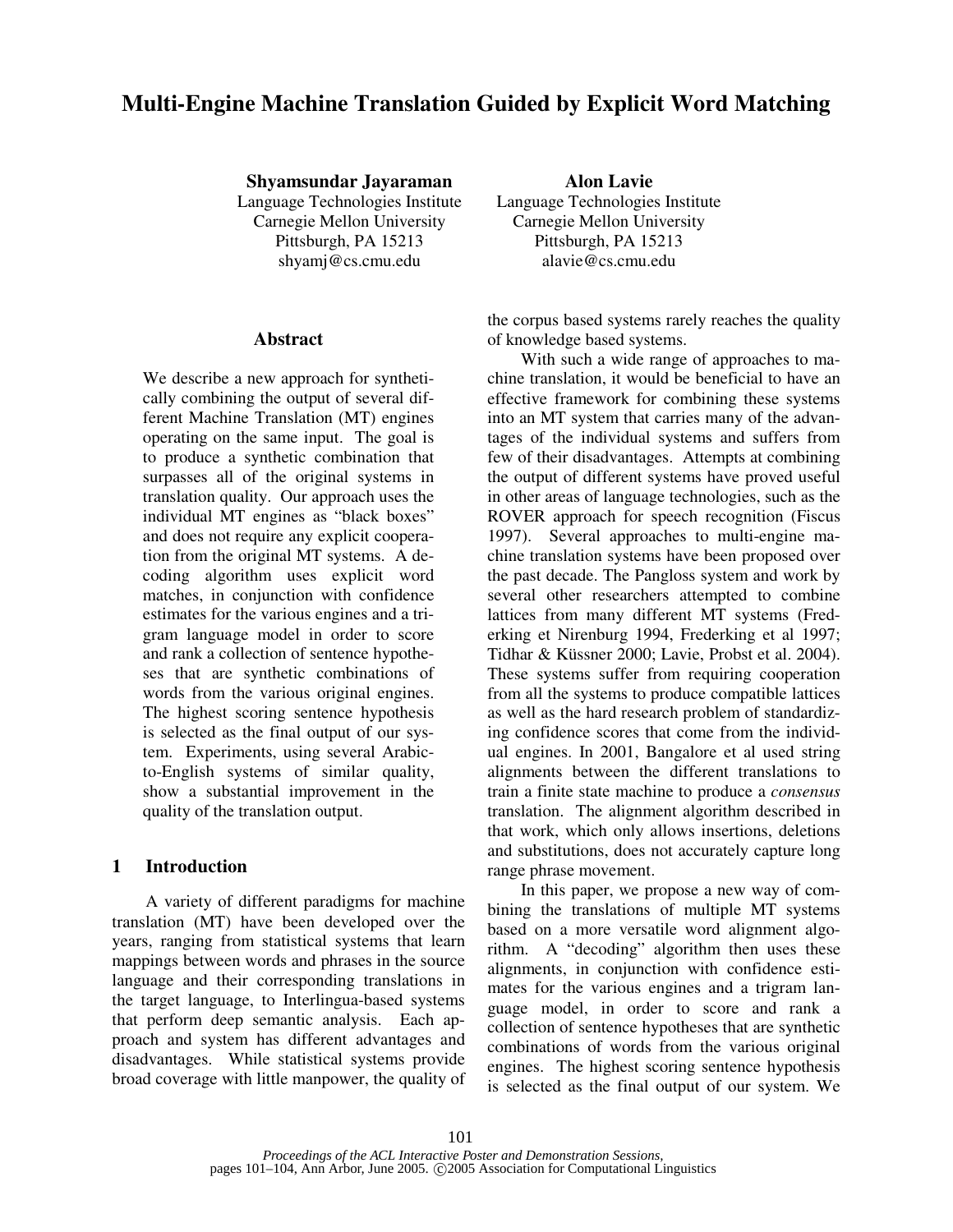experimentally tested the new approach by combining translations obtained from combining three Arabic-to-English translation systems. Translation quality is scored using the METEOR MT evaluation metric (Lavie, Sagae et al 2004). Our experiments demonstrate that our new MEMT system achieves a substantial improvement over all of the original systems, and also outperforms an "oracle" capable of selecting the best of the original systems on a sentence-by-sentence basis.

The remainder of this paper is organized as follows. In section 2 we describe the algorithm for generating multi-engine synthetic translations. Section 3 describes the experimental setup used to evaluate our approach, and section 4 presents the results of the evaluation. Our conclusions and directions for future work are presented in section 5.

## **2 The MEMT Algorithm**

Our Multi-Engine Machine Translation (MEMT) system operates on the single "top-best" translation output produced by each of several MT systems operating on a common input sentence. MEMT first aligns the words of the different translation systems using a word alignment matcher. Then, using the alignments provided by the matcher, the system generates a set of synthetic sentence hypothesis translations. Each hypothesis translation is assigned a score based on the alignment information, the confidence of the individual systems, and a language model. The hypothesis translation with the best score is selected as the final output of the MEMT combination.

## **2.1 The Word Alignment Matcher**

The task of the matcher is to produce a wordto-word alignment between the words of two given input strings. Identical words that appear in both input sentences are potential matches. Since the same word may appear multiple times in the sentence, there are multiple ways to produce an alignment between the two input strings. The goal is to find the alignment that represents the best correspondence between the strings. This alignment is defined as the alignment that has the smallest number of "crossing edges. The matcher can also consider morphological variants of the same word as potential matches. To simultaneously align more than two sentences, the matcher simply produces alignments for all pair-wise combinations of the set of sentences.

In the context of its use within our MEMT approach, the word-alignment matcher provides three main benefits. First, it explicitly identifies translated words that appear in multiple MT translations, allowing the MEMT algorithm to reinforce words that are common among the systems. Second, the alignment information allows the algorithm to ensure that aligned words are not included in a synthetic combination more than once. Third, by allowing long range matches, the synthetic combination generation algorithm can consider different plausible orderings of the matched words, based on their location in the original translations.

## **2.2 Basic Hypothesis Generation**

After the matcher has word aligned the original system translations, the decoder goes to work. The hypothesis generator produces synthetic combinations of words and phrases from the original translations that satisfy a set of adequacy constraints. The generation algorithm is an iterative process and produces these translation hypotheses incrementally. In each iteration, the set of existing partial hypotheses is extended by incorporating an additional word from one of the original translations. For each partial hypothesis, a data-structure keeps track of the words from the original translations which are accounted for by this partial hypothesis. One underlying constraint observed by the generator is that the original translations are considered in principle to be word synchronous in the sense that selecting a word from one original translation normally implies "marking" a corresponding word in each of the other original translations as "used". The way this is determined is explained below. Two partial hypotheses that have the same partial translation, but have a different set of words that have been accounted for are considered different. A hypothesis is considered "complete" if the next word chosen to extend the hypothesis is the explicit end-of-sentence marker from one of the original translation strings. At the start of hypothesis generation, there is a single hypothesis, which has the empty string as its partial translation and where none of the words in any of the original translations are marked as used.

In each iteration, the decoder extends a hypothesis by choosing the *next* unused word from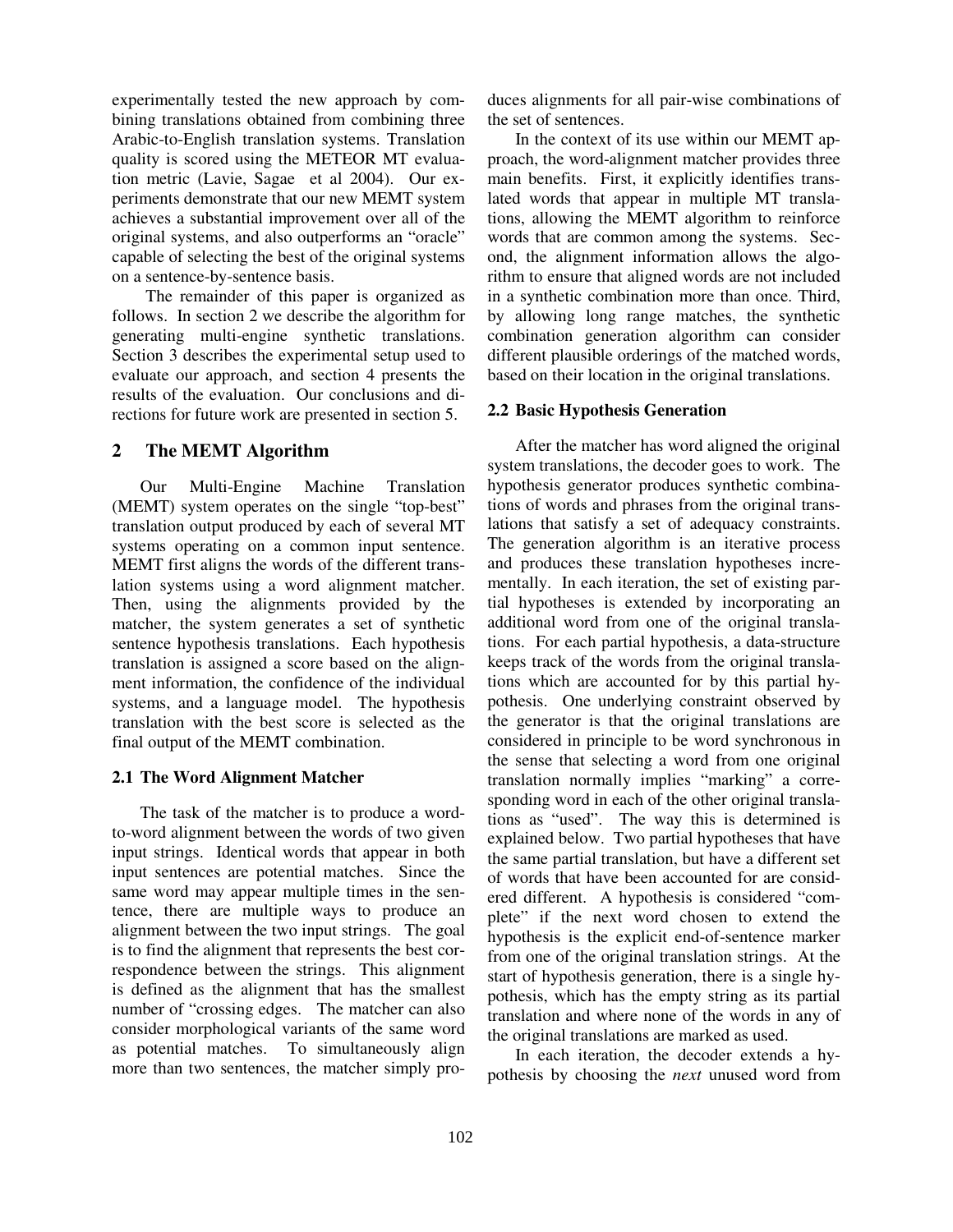one of the original translations. When the decoder chooses to extend a hypothesis by selecting word *w* from original system A, the decoder marks *w* as *used*. The decoder then proceeds to identify and mark as used a word in each of the other original systems. If *w* is aligned to words in any of the other original translation systems, then the words that are aligned with *w* are also marked as used. For each system that does not have a word that aligns with *w*, the decoder establishes an *artificial alignment* between *w* and a word in this system. The intuition here is that this artificial alignment corresponds to a different translation of the same source-language word that corresponds to *w*. The choice of an artificial alignment cannot violate constraints that are imposed by alignments that were found by the matcher. If no artificial alignment can be established, then no word from this system will be marked as used. The decoder repeats this process for each of the original translations. Since the order in which the systems are processed matters, the decoder produces a separate hypothesis for each order.

Each iteration expands the previous set of partial hypotheses, resulting in a large space of complete synthetic hypotheses. Since this space can grow exponentially, pruning based on scoring of the partial hypotheses is applied when necessary.

## **2.3 Confidence Scores**

A major component in the scoring of hypothesis translations is a confidence score that is assigned to each of the original translations, which reflects the translation adequacy of the system that produced it. We associate a confidence score with each word in a synthetic translation based on the confidence of the system from which it originated. If the word was contributed by several different original translations, we sum the confidences of the contributing systems. This word confidence score is combined multiplicatively with a score assigned to the word by a trigram language model. The score assigned to a complete hypothesis is its geometric average word score. This removes the inherent bias for shorter hypotheses that is present in multiplicative cumulative scores.

## **2.4 Restrictions on Artificial Alignments**

The basic algorithm works well as long the original translations are reasonably word synchronous. This rarely occurs, so several additional constraints are applied during hypothesis generation. First, the decoder discards unused words in original systems that "linger" around too long. Second, the decoder limits how far ahead it looks for an artificial alignment, to prevent incorrect long-range artificial alignments. Finally, the decoder does not allow an artificial match between words that do not share the same part-of-speech.

# **3 Experimental Setup**

We combined outputs of three Arabic-to-English machine translation systems on the 2003 TIDES Arabic test set. The systems were AppTek's rule based system, CMU's EBMT system, and Systran's web-based translation system.

We compare the results of MEMT to the individual online machine translation systems. We also compare the performance of MEMT to the score of an "oracle system" that chooses the best scoring of the individual systems for each sentence. Note that this oracle is not a realistic system, since a real system cannot determine at runtime which of the original systems is best on a sentence-by-sentence basis. One goal of the evaluation was to see how rich the space of synthetic translations produced by our hypothesis generator is. To this end, we also compare the output selected by our current MEMT system to an "oracle system" that chooses the best synthetic translation that was generated by the decoder for each sentence. This too is not a realistic system, but it allows us to see how well our hypothesis scoring currently performs. This also provides a way of estimating a performance ceiling of the MEMT approach, since our MEMT can only produce words that are provided by the original systems (Hogan and Frederking 1998).

Due to the computational complexity of running the oracle system, several practical restrictions were imposed. First, the oracle system only had access to the top 1000 translation hypotheses produced by MEMT for each sentence. While this does not guarantee finding the best translation that the decoder can produce, this method provides a good approximation. We also ran the oracle experiment only on the first 140 sentences of the test sets due to time constraints.

All the system performances are measured using the METEOR evaluation metric (Lavie, Sagae